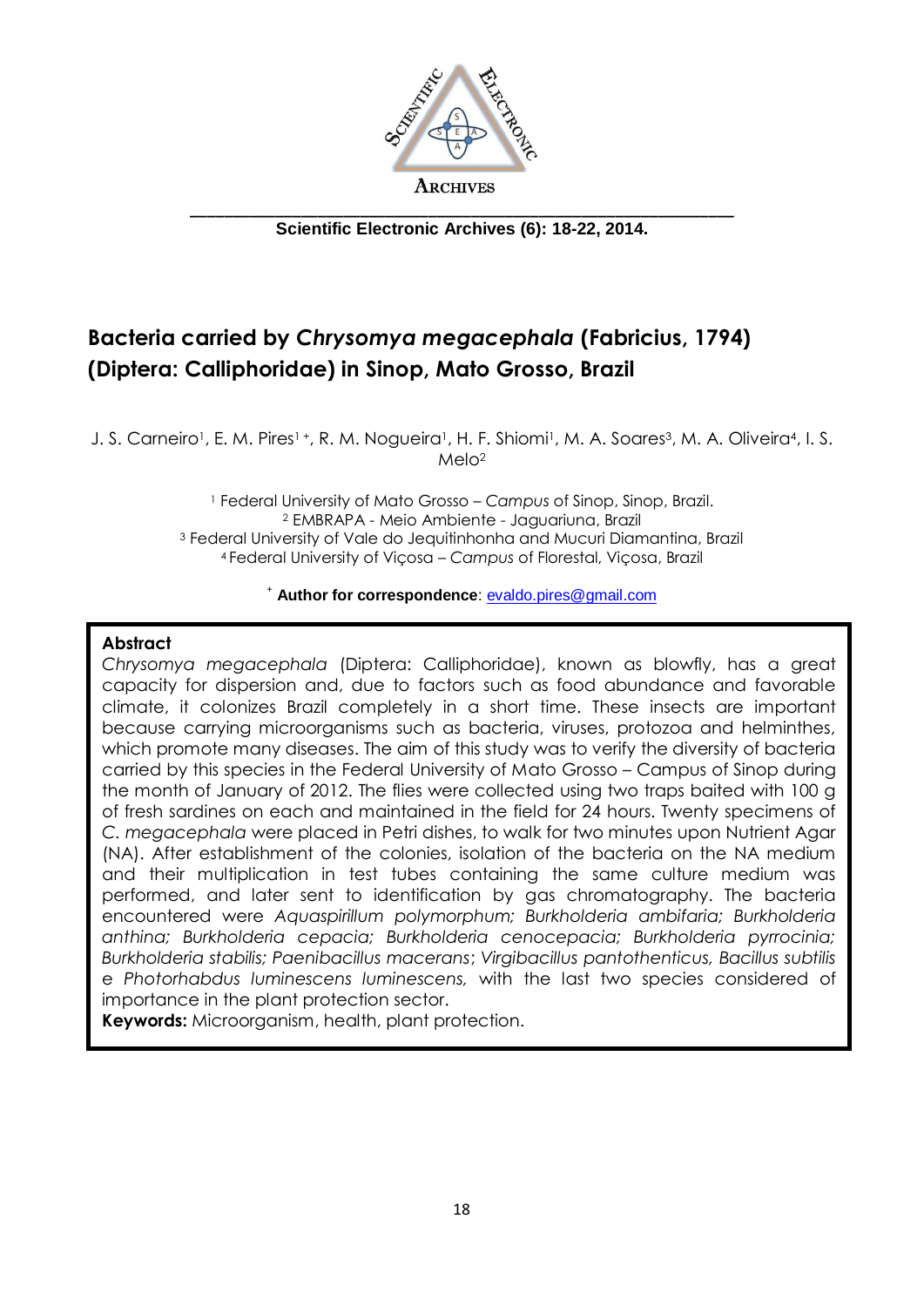## **Introduction**

Insects are important agents in the spread of several bacteria species (Pesquero et al., 2012), especially the Orders Battodea (Salehzadeh et al., 2007; Lamiaa et al., 2007; Chaichanawongsaroj et al., 2004); Hymenoptera (Fontana et al., 2010; Santos et al., 2009; Rodovalho et al., 2007) and Diptera (Choo et al., 2011; Béjar et al., 2006; Mian et al., 2002; Olsen & Hammack, 2000) which showed the greatest number of reports.

Regarding dissemination, these arthropods play an important associated role, mainly related to the sectors of epidemiology, public health and forensics (Gomes et al., 2007; Guimarães et al., 1983; James, 1970) and especially due to their association with microorganisms such as bacteria, viruses, protozoa and helminthes (Thyssen et al., 2004; Paraluppi et al., 1996; Furlanetto et al., 1984), that are responsible for the spread of diseases such as dysentery, cholera, botulism, typhoid fever, brucellosis, polio, smallpox, tuberculosis, cholera, conjunctivitis, leprosy and other diseases (Vignau et al., 2003; Weigert et al., 2002; Greenberg, 1971; Azevedo, 1960).

Studies about interaction of insects with entomopathogenic bacteria have shown satisfactory results, which express the possibility of combined use of these organisms in biological control programs (Carvalho et al., 2012).

The blowfly *Chrysomya megacephala* (Fabricius, 1794) (Diptera: Calliphoridae) is considered of epidemiological importance, since it has great biotic potential, easily adapts to climatic and environmental conditions, and especially due to the fact that it can use carcasses and feces as sites for feeding and oviposition (Vianna et al., 2004; Drugueri, 2003; Von Zuben et al., 2000).

The objective of this study was to know the diversity of bacteria carried by the blowfly *C. megacephala* on the Campus of the Federal University of Mato Grosso, situated in Municipality of Sinop during the month of January, which is considered a period of high temperatures and high precipitation levels in the region,

which favors the appearance of large populations of this insect.

#### **Methods**

Sampling was performed on the Campus of Federal University of Mato Grosso (S Latitude 11º 51' 44"and Longitude W 55º 29' 44") in the city of Sinop, Mato Grosso State, Brazil. Two traps baited like that proposed by Oriet. al. (1969) and used in population dynamic studies (Pires et al., 2008) were used for collection of specimens. These traps were baited with 100g of fresh sardines and maintained in the field for 24 hours (Pires et al., 2008; Lomônaco, 1987; Baumgartner & Greenberg 1985). Collection of specimens was performed during the month of January 2012, during which the flies were captured and then 20 females of *C. megacephala* were separated, to be placed individually in Petri dishes (1.5 x 15 cm) and allowed to walk for two minutes on Nutrient Agar (NA).

After establishment of the colonies, isolation of the bacteria on the NA medium and their multiplication in test tubes containing the same culture medium was performed. These samples were subsequently sent to EMBRAPA Environment, where they were identified by means of analyzing the fatty acid profile of the cell membrane in a gas chromatograph, using the Microbial identification Software (MIDI, Sherlock<sup>®</sup> TSBA Library version 5.0, Microbial ID, Newark, DE, USA).

## **Results and discussion**

The bacteria encountered were *Aquaspirillum polymorphum; Bacillus subtilis, Burkholderia ambifaria; Burkholderia anthina; Burkholderia cepacia, Burkholderia cenocepacia, Burkholderia pyrrocinia; Burkholderia stabilis; Paenibacillus macerans; Photorhabdus luminescens* and *Virgibacillus pantothenticus*.

This study presents important results with regards to knowledge of the bacteria species encountered and conveyed for insects on the UFMT Campus –Sinop. Special attention is given to the species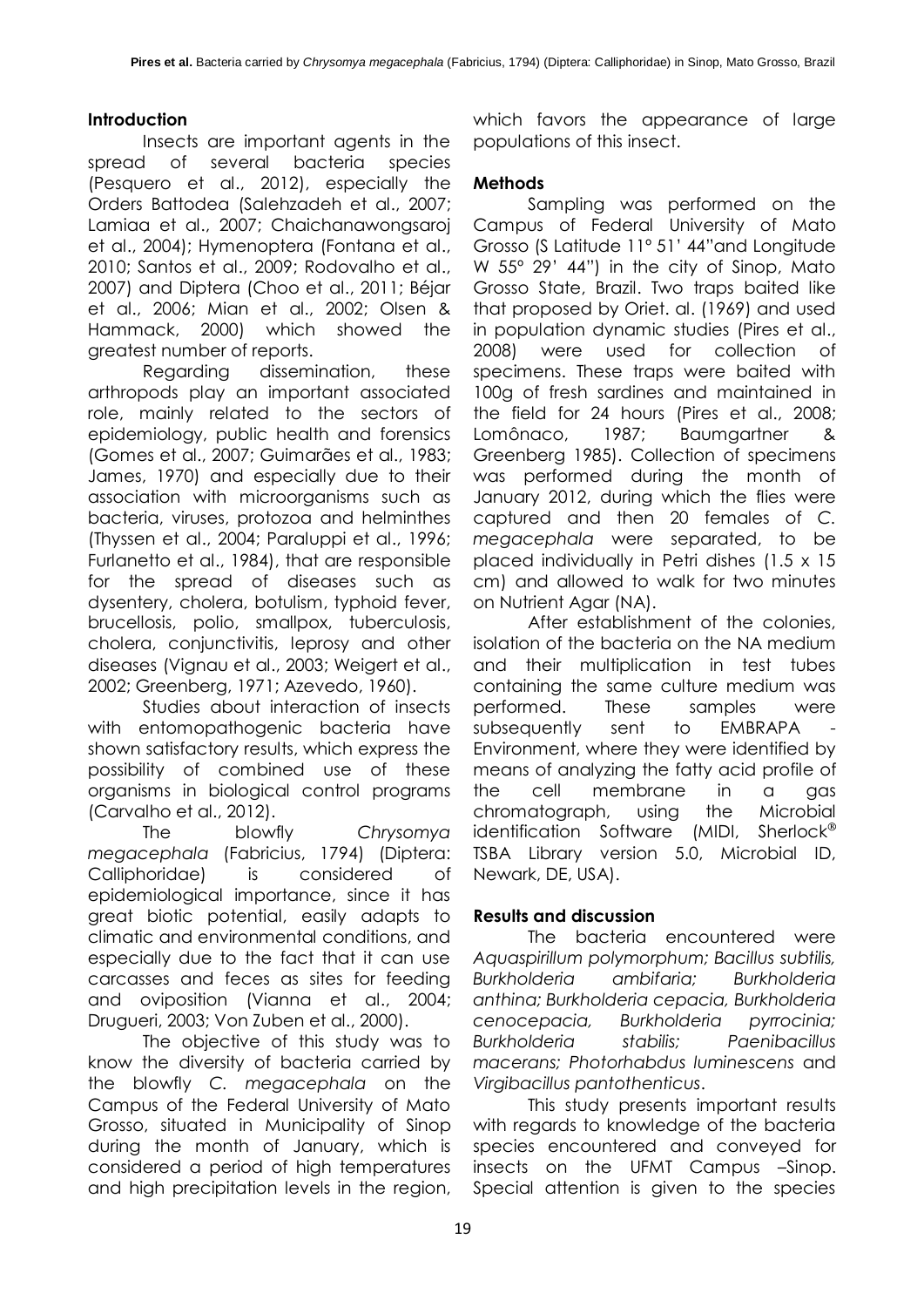*Bacillus subtilis* and *Photorhabdus luminescens* which are entomopathogenic organisms and important to the plant protection sectors (Lanna Filho et al., 2010; Duchaud et al., 2003).

This study showed a low number of bacteria species transmitted by *C. megacephala*, and this may be due to the fact that the municipality of Sinop has no "open-air" sewage system, but instead a septic system is predominant, which reduces contact of blowflies with this type of contamination source. An important observation was the fact that two entomopathogenic bacteria associated with *C. megacephala* were encountered with potential for use in biological control programs. However, this report has not been common in studies on transmission of bacteria with muscoid flies, since most reports only associate transmission of disease causing microorganisms (Chaiwong et al., 2012; Oliveira et al., 2006; Paraluppi et al., 1996 Lima et al., 1991). On the other hand, research has shown that the species *Chrysomya albiceps* (Wiedemann, 1819) (Diptera: Calliphoridae) does not adapt to the substrate offered as a source of food and oviposition site treated with *Photorhabdus luminescens* (Gulcu, et al., 2012). Thus, more studies must be performed in order to understand aspects associated with interaction among the bacteria *Photorhabdus luminescens* and *Bacillus subitilis* with the blowfly *C. megacephala*.

## **Acknowledgments**

We thanks the "Instituto de Ciências Agrárias e Ambientais (ICAA) from Federal University of Mato Grosso for the support to realize this research.

## **References**

AZEVEDO, C.N. Moscas como vetores de agentes patogênicos. **Revista Serviços Especializados em Saúde Pública** 14: 207- 215. 1960.

BAUGARTNER, D.L., GREENBERG, B. Distribution and medical ecology of the blow flies (Diptera: Calliphoridae) of Peru. 78: 565-587, 1985.

BÉJAR, V., CHUMPITAZ, J., PAREJA, E., VALENCIA, E., HUAMÁN, A, SEVILLA, C., TAPIA, M., SAEZ G. *Musca domestica* como vector mecánico de bactérias enteropatógenas em mercados Y basurales de Lima Y Callao. **Revista Peruana de Medicina Experimental y Salud Publica** 23: 39-43. 2006.

CARVALHO, V.F.P., VACARI, A.M., POMARI, A.F., DE BORTOLI, C.P., RAMALHO, D.G., DE BORTOLI, S.A. Interaction Between the Predator *Podisus nigrispinus* (Hemiptera: Pentatomidae) and the Entomopathogenic Bacteria *Bacillus thuringiensis*. **Environmental Entomology** 41: 1454-1461. 2012.

CHAICHANAWONGSAROJ, N., VANICHAYATANARAK, K., PIPATKULLACHAT, T., POLROJPANYA, M., SOMKIATCHAROEN, S. Isolation of gram-negative bacteria from cockroaches trapped from urban environment. The Southeast **Asian Journal of Tropical Medicine and Public Health** 35: 681-684. 2004.

CHAIWONG, T., SRIVORAMAS, T., SUKONTASON, K., SANFORD, M.R., SUKONTASON, K.L. Bacterial fauna associated with the blow fly, *Chrysomya megacephala* (F.) in Ubon Ratchathani Province of Northeast Thailand. International **Journal of Parasitology Research** 4: 71-74, 2012.

CHOO, L.C., SALEHA, A.A., WAI, S.S., FAUZIAH, N. Isolation of *Campylobacter*  and *Salmonella* from houseflies (*Musca domestica*) in a university campus and a poultry farm in Selangor, Malaysia. **Tropical Biomedicine** 28: 16–20. 2011.

DUCHAUD, E., RUSNIOK, C., FRANGEUL, L., BUCHRIESER, C., GIVAUDAN, A., TAOURIT, S., BOCS, S., BOURSAUX-EUDE, C., CHANDLER, M., CHARLES, J.F., DASSA, E. DEROSE, R., DERZELLE, S., FREYSSINET, G., GAUDRIAULT, S., MÉDIGUE, C. LANOIS, A., POWELL, K., SIGUIER, P., VINCENT, R. WINGATE, V., ZOUINE, M., GLASER, P., BOEMARE, N., DANCHIN, A., KUNST, F. The genome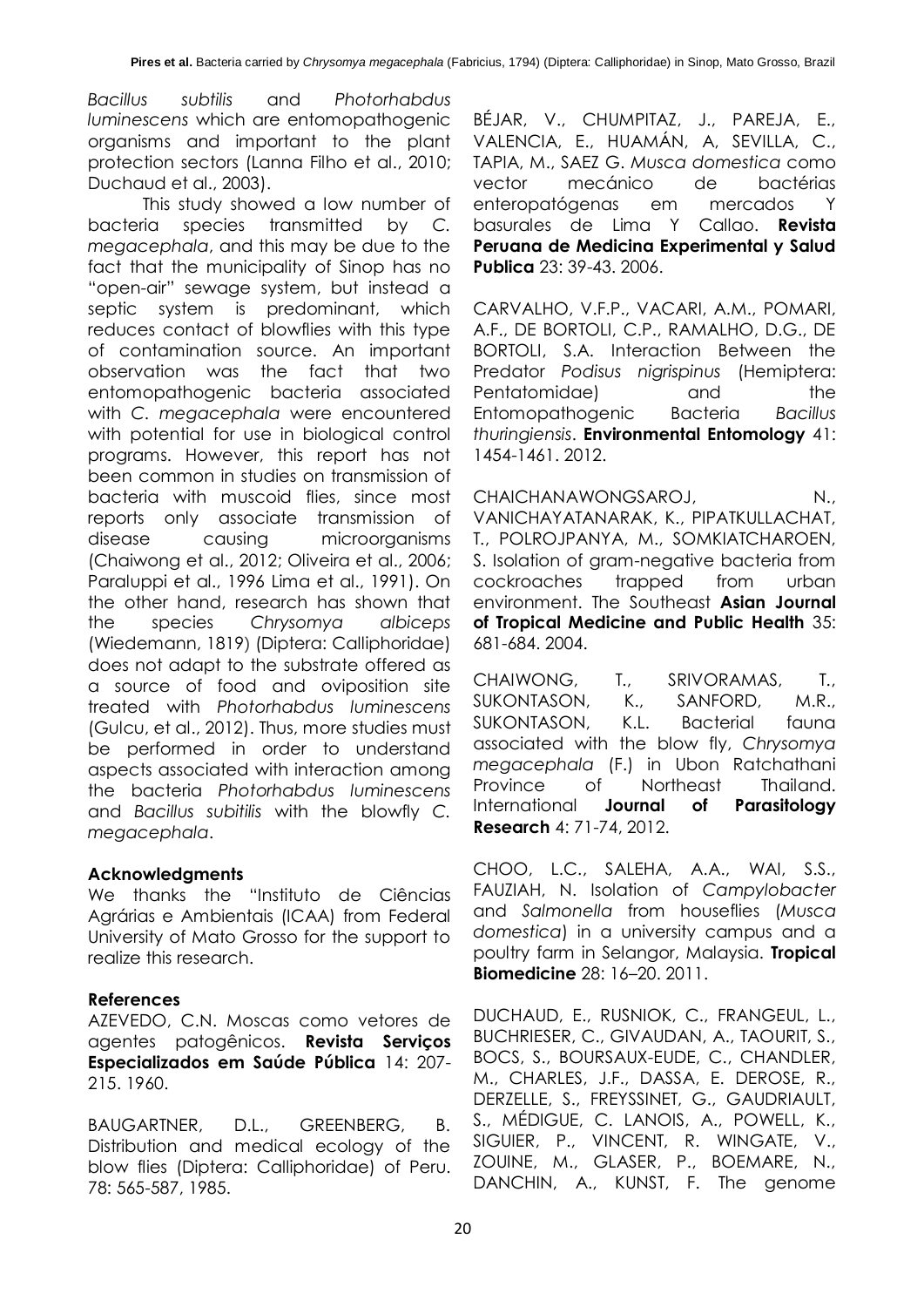sequence of the entomopathogenic bacterium *Photorhabdus luminescens*. Nature Biotechnology 21: 1307-1313, 2003. DRUGUERI, L. *Chrysomya* spp.- Miasis cutânea ulcerosa. **Revista de Medicina** 

**Veterinaria Buenos Aires** 4: 32-36. 2003.

FONTANA, R., WETLER, R.M.C., AQUINO, R.S.S., ANDRIOLI, J.L., QUEIROZ, G.R.G, FERREIRA, S.L., NASCIMENTO, I.C., DELABIE, J.H.C. Disseminação de bactérias patogênicas por formigas (Hymenoptera: Formicidae) em dois hospitais do nordeste do Brasil. **Neotropical Entomology** 39: 655- 663. 2010.

FURLANETTO, S.M.P., CAMPOS, M.L.C., HARSI, C.M., BURALLI, G.M., ISHIHATA, G.K. Microrganismos enteropatogênicos em moscas africanas pertencentes ao gênero *Chrysomya* (Diptera: Calliphoridae) no Brasil*.* **Revista de Microbiologia** 15: 170-174, 1984.

GOMES, L., SANCHES, M.R., ZUBEN, C.J.V. Behavior of the combined radial postfeeding larval dispersal of the blowflies *Chrysomya megacephala* and *Chrysomya albiceps* (Diptera, Calliphoridae) and implications for forensic entomology. **Brazilian Archives of Biology and Technology** 50: 279-288, 2007.

GREENBERG, B. **Flies and disease, ecology, classification and biotic association**. Princeton University Press, Princeton, USA. 856 p. 1971.

GULCU, B., HAZIR, S., KAYA, H.K. Scavenger deterrent factor (SDF) from symbiotic bacteria of entomopathogenic nematodes. **Journal of Invertebrate Pathology** 110: 326–333, 2012.

GUIMARÃES, J.H., PAPAVERO, N.A., PRADO, A.P. As miíases na região Neotropical (identificação, biologia e bibliografia). **Revista Brasileira de Zoologia** 1: 239*-*416, 1983.

JAMES, M.T. Family Calliphoridae In: **A catalogue of the Diptera of the Americas South of the United States**, Museu de Zoologia, Universidade de São Paulo, 88 p. 1970.

LAMIAA, B., MARIAM, L., AHMED, A. Bacteriological analysis of *Periplaneta americana* L. (Dictyoptera; Blattidae) and *Musca domestica* L. (Diptera; Muscidae) in ten districts of Tangier, Morocco. **African Journal of Biotechnology** 6: 2038-2042. 2007.

LANNA FILHO, R., FERRO, H.M., PINHO, R.S.C. Controle biológico mediado por *Bacillus subtilis*. **Revista Trópica – Ciências Agrárias e Biológicas** 4: 12-20, 2010.

LIMA, M.L.P.S., LUZ, E. Espécies exóticas de *Chrysomya* (Diptera, Calliphoridae) como veiculadoras de enterobactérias patogênicas em Curitiba, Paraná, Brasil. **Acta Biológica Paranaense** 20: 61-83, 1991.

LOMÔNACO, C. Ecologia **Comunitária de Dípterofauna de muscóides da restinga de Jacarepaguá.** 115f. (Dissertação de Mestrado) - Universidade do Estado do Rio de Janeiro, Rio de Janeiro, Brasil, 1987.

MIAN, L.S., MAAG, H. TACAL, J.V. Isolation of Salmonella from muscoid flies at commercial animal establishments in San Bernardino County, California. **Journal of Vector Ecology** 27: 82-85. 2002.

OLIVEIRA, V.C., D'ALMEIDA, J.M., ABALÉM de SÁ, I.V., MANDARINO, J.R., SOLARI, C.A. Enterobactérias associadas a adultos de *Musca domestica* (Linnaeus, 1758) (Diptera: Muscidae) e *Chrysomya megacephala* (Fabricius, 1754) (Diptera: Calliphoridae) no Jardim Zoológico, Rio de Janeiro. **Arquivo Brasileiro de Medicina Veterinária e Zootecnia** 58: 556-561. 2006.

OLSEN, A.R., HAMMACK, T.S. Isolation of *Salmonella* spp. from the housefly, *Musca domestica* L., and the dump fly, *Hydrotaea aenescens* (Wiedemann) (Diptera: Muscidae), at caged-layer houses. **Journal of Food Protection** 63: 958-960. 2000.

ORI, S., SHIMOGAMA, M., TAKATSUKI, Y. Studies of the methods of collecting flies. IV. On the effect of colored cage traps. **Endemic Diseases Bulletin** 2: 229-235. 1960.